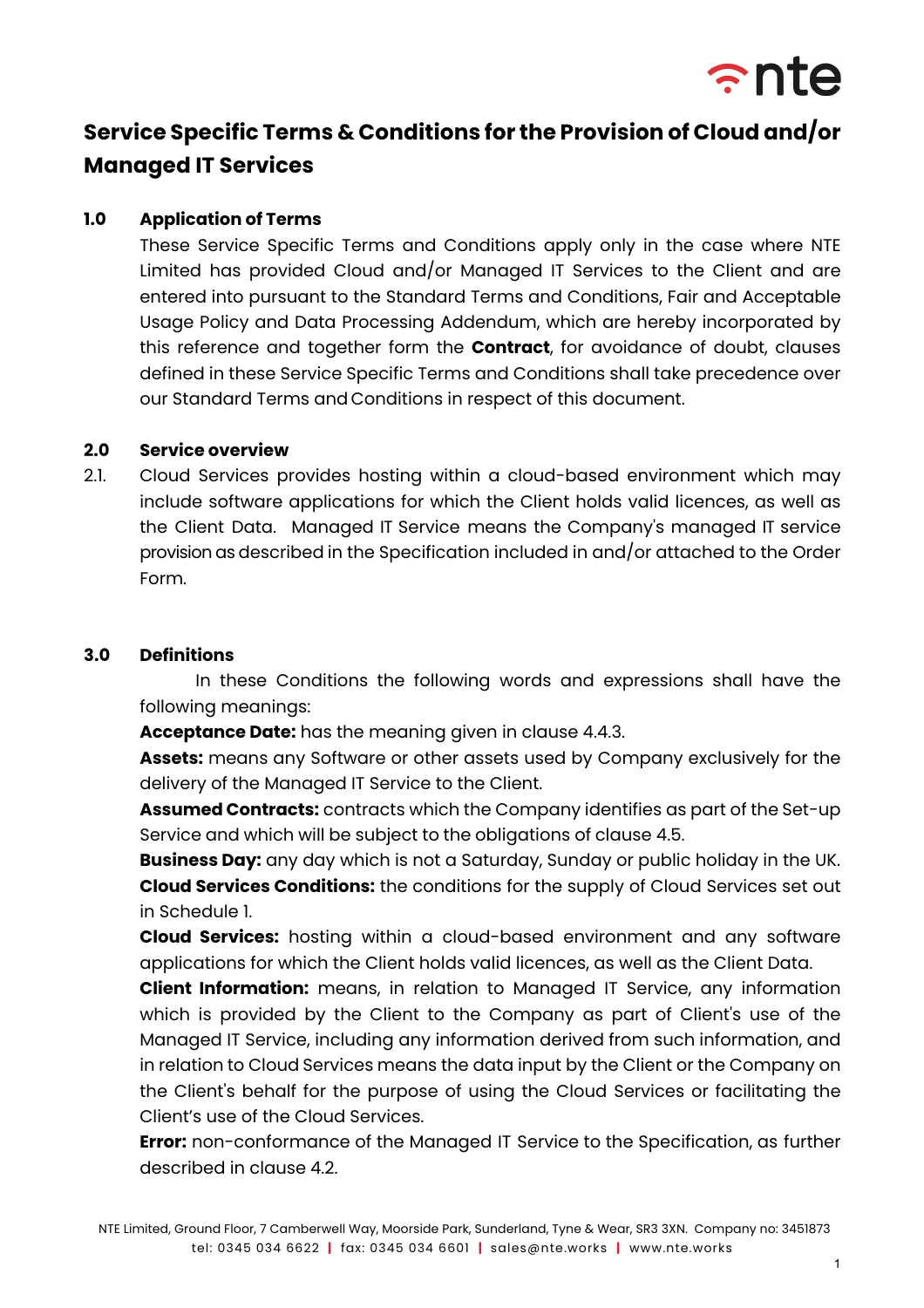

**Implementation Phase:** means the period of 90 days following the Order being signed by the Client and the Company being granted all required access to the Client's systems, data, software and information.

**Managed IT Service:** means the Company's Managed IT service described in the Specification included in and/or attached to the Order Form.

**Service Level Arrangement:** any service level arrangements for the Managed IT Service referred to or set out in the Order Form.

**Set-up Service:** means any due diligence, configuration, and related work to be performed by the Company to set up the Managed IT Service or the Cloud Services. **Set up Service Fee:** means the fees for the Set-up Services as set out in the Order Form.

**Software:** means any software used by Company exclusively to provide the Services to the Client and either provided by the Client (whether third party software licensed to the Client or software in which the Client owns the Intellectual Property rights) (Client Software) or provided by the Company (Company Software).

**Specification:** means the specification for the Managed IT Service included in and/or attached to the Order Form.

## **4.0 Managed IT Service delivery and configuration**

- 4.1 The Company shall perform the Set-up Services in accordance with any timetable set out in the Specification, provided that performance dates set out in the Order Form and/or Specification shall be estimates only, and time shall not be of the essence of the Contract.
- 4.2 When the Company considers that the Managed IT Service is ready for activation, theyshall notify the Client. Within 5 Business Days of such notification the Client shall review the operation of the Managed IT Service to confirm that it functions in material conformance with the Specification. If the Managed IT Service fails in any material respect to conform to the Specification, the Client shall write to the Company within the 5-day review period and provide a detailed description of any such non-conformance ("**Error**").
- 4.3 The Company shall use reasonable efforts to correct any Error within a reasonable time and, on completion, re-submit the Managed IT Service to the Client. If the Company is unable to correct the Error within 30 Business Days, either party may terminate the Contract without further liability to the other. Where the Client elects to terminate pursuant to this clause, the Company reserves the right to make a charge to cover all reasonable costs incurred in performance of services to date or arising from such cancellation or modification.
- 4.4 If:
	- 4.4.1 the Client does not provide any written comments in the initial review period described in clause 4.2 above; or
	- 4.4.2 the Managed IT Service conforms with the Specification, including any changes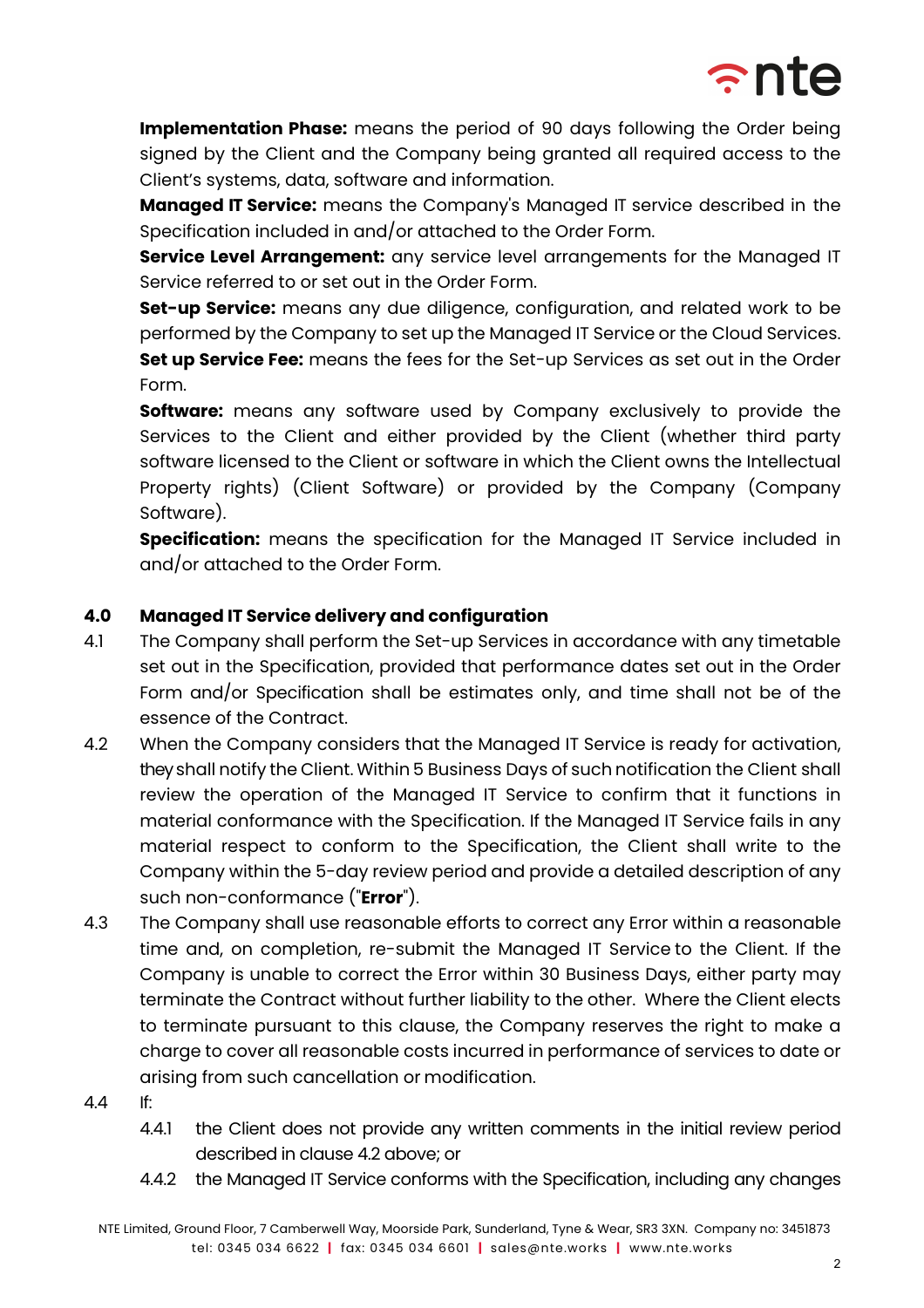

to the Specification agreed in writing during the course of the service delivery; or

4.4.3 if the Client fails to, or delays the provision of any deliverables set out in the Specification, or fails to meet any other of its requirements under the Specification or the Contract, and such failure causes the Set-up Services to run for a period of more than 90 days from the date of the Contract;

then in each case the Managed IT Service shall be deemed accepted, in respect of acceptance pursuant to clause 4.4.1 and as from the date of the notification by the Company pursuant to clause 4.2, and in respect of acceptance pursuant to clause 4.4.3, with effect from the end of the period of 90 days from the date of the Contract ("**Acceptance Date**").

- 4.5 To the extent that the provision of Services requires the Client to transfer Assets and/or Assumed Contracts to the Company, the parties will enter into a separate agreement in this regard, and for the avoidance of doubt the Company shall not take on any responsibility or liability for Assets or Assumed Contracts in the absence of such written agreement.
- 4.6 Subject to termination or expiry of the Contract in accordance with its terms, the Company shall provide the Managed IT Service as from the Acceptance Date. The Service Level Arrangements (if any, which shall be included with the Order Form) shall apply with effect from the start of the first complete calendar month occurring at least 30 days after the Acceptance Date.

## **5.0 Provision of Cloud Services**

5.1 Where the Order Form contains a subscription to the Company's Cloud Services, the Cloud Services shall be provided from the Service Commencement Date, which means the earlier of the date the relevant Service is available for use by the Client; or the date the Client first uses the Services. Thereafter the Cloud Service Conditions – Schedule 1 will apply to such provision of Cloud Services. In the event of any discrepancy or difference between the provisions of these Terms and Conditions and the Cloud Services Conditions, the Cloud Services Conditions shall prevail.

## **6.0 Change control**

6.1 If either party wishes to change the scope of the Services (including Client requests for additional services), it shall submit details of the requested change to the other in writing. The Company shall, within a reasonable time of such request, provide a written estimate to the Client of the likely time required to implement the change, any variations to the Fees arising from the change, the likely effect of the change on the Order Form, and any other impact of the change on the terms of the Contract and whether a variation need be recorded in writing. If the Company requests a change to the scope of the Services, the Client shall not unreasonably withhold or delay consent to it. The Company is under no obligation to proceed with a change proposed by the Client.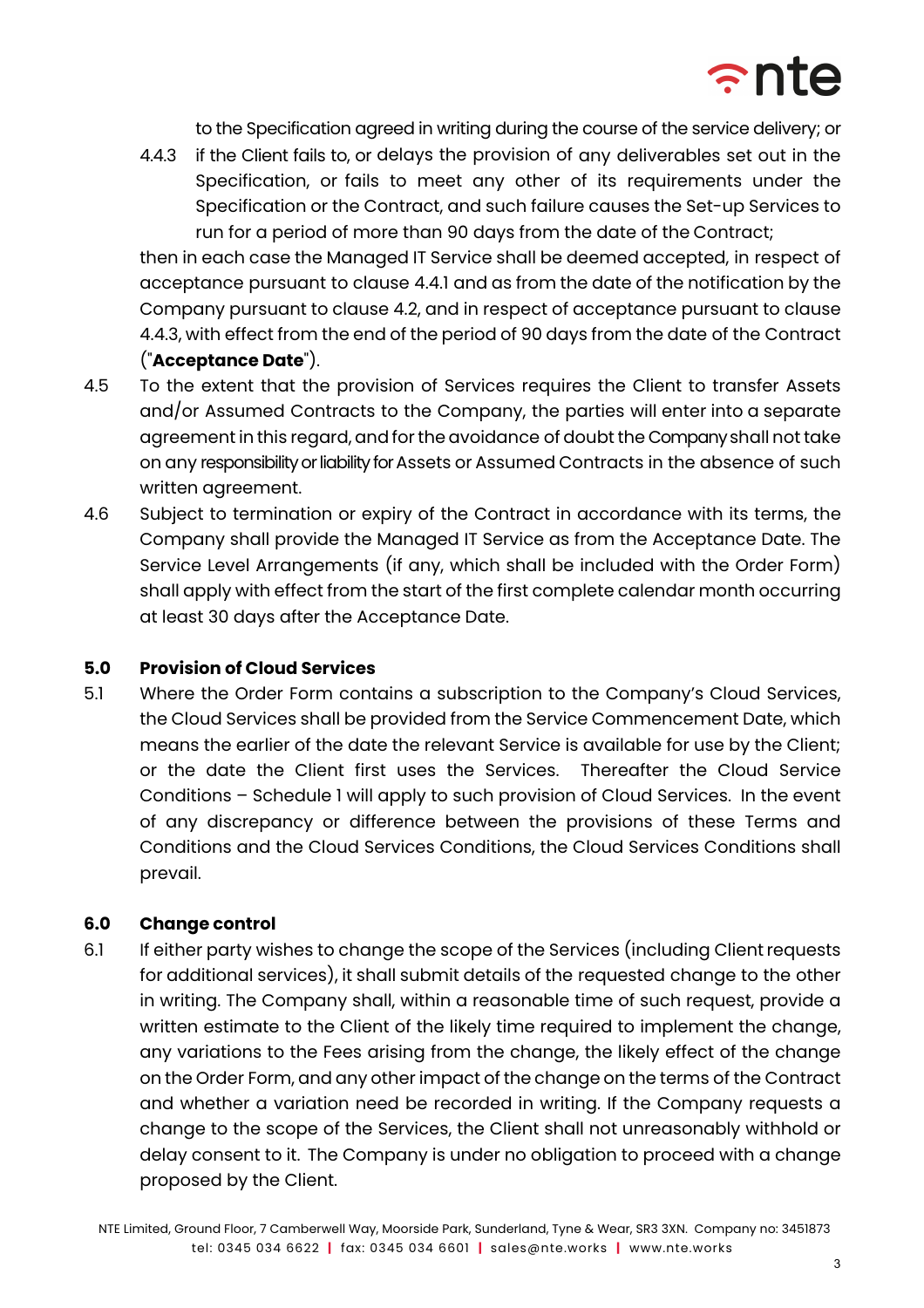

## **7.0 Company's obligations**

- 7.1 The Company warrants that the Managed IT Service will be performed with all reasonable skill and care and that it will be provided materially in accordance with the Specification. Notwithstanding the foregoing, the Company does not warrant that the Client's use of the Managed IT Service will be uninterrupted, secure or error free.
- 7.2 The warranty in clause 7.1 shall not apply to the extent of any non- conformance which is caused or contributed to by the Client in any way or by the Client's use of the Managed IT Service contrary to the Company's instructions.
- 7.3 If the Managed IT Service does not conform to the warranty in clause 7.1, the Company will, at its expense, use reasonable commercial efforts to correct any such non-conformance promptly, or provide the Client with an alternative means of accomplishing the desired performance. Such correction or substitution constitutes the Client's sole and exclusive remedy for any breach of the warranty in clause 7.1.
- 7.4 The Company may suspend the Services where it reasonably believes that the Services are being used (or will be used) in breach of the Contract, or where it believes such action is necessary to protect its network, other Clients or reputation or to comply with any legal or regulatory requirement.

## **8.0 Client's obligations**

- 8.1 In addition to those obligations described in the Company's Standard Terms and Conditions, and Fair and Acceptable Usage Policy the Client shall:
	- 8.1.1 provide the Company with all information as may be required by the Company in order to provide the Managed IT Service, including Client Data, security access information and interfaces to the Client's other business applications, together with such personnel assistance as may be requested by the Company;
	- 8.1.2 comply with all applicable laws and regulatory requirements with respect to its activities under the Contract;
	- 8.1.3 take good care of the Company's Equipment to prevent damage or loss to such equipment arising from misuse by Client personnel in accordance with any applicable Company policy or instructions of the Company from time to time;
	- 8.1.4 maintain adequate policies of insurance which provide cover for the Company's Equipment when located at the Client's premises against the normal risks which the Client could reasonably be expected to insure against in respect of its own equipment;
	- 8.1.5 not store, distribute or transmit any material through the Managed IT Service that is unlawful, harmful, threatening, defamatory, obscene, harassing or racially or ethnically offensive; facilitates illegal activity; depicts sexually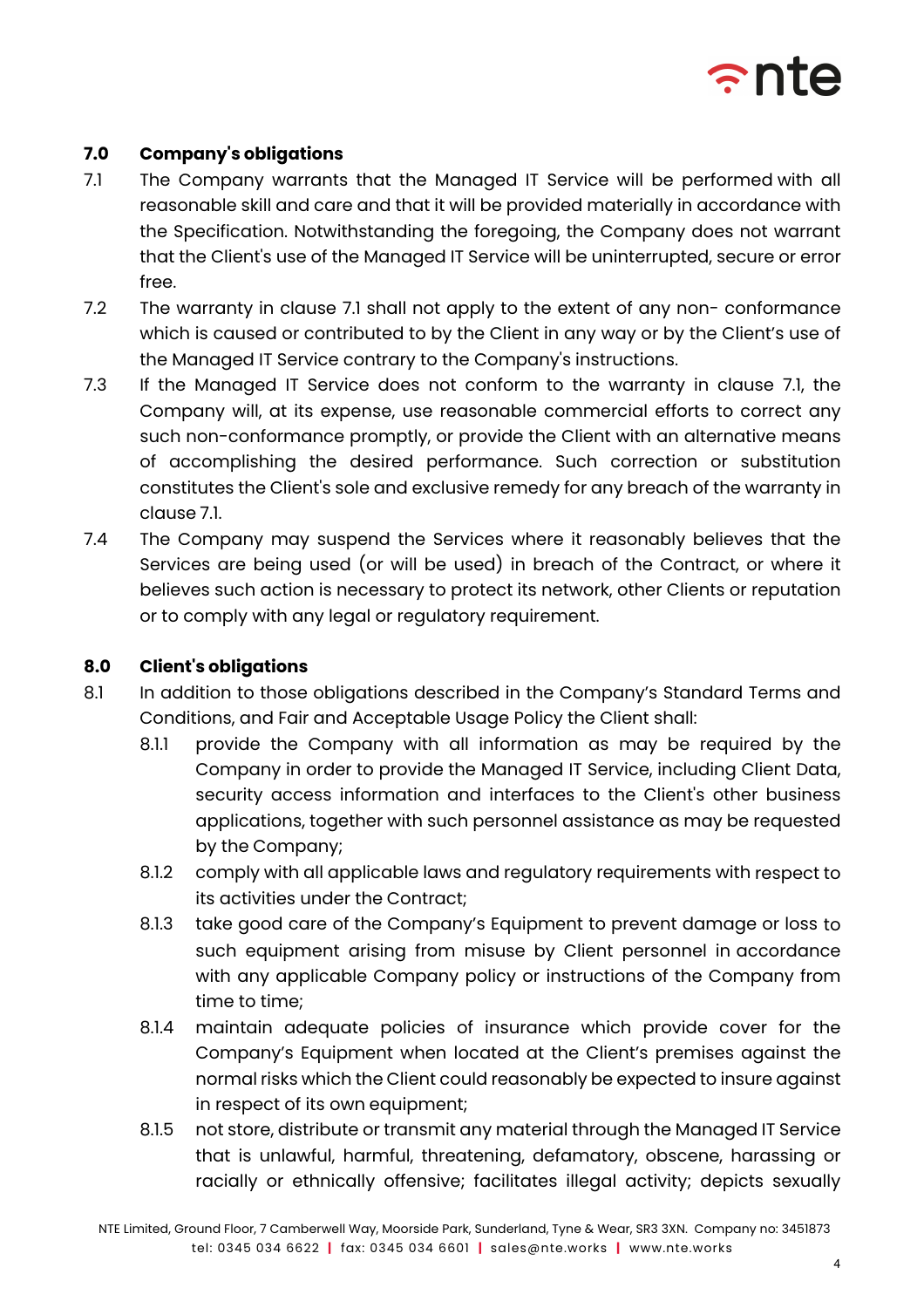

explicit images; promotes unlawful violence, discrimination based on race, gender, colour, religious belief, sexual orientation, disability, or any other illegal activities;

- 8.1.6 take all reasonable precautions against unauthorised access to and loss of data and ensure that its data is backed up;
- 8.1.7 shall use all reasonable endeavours to procure that it and any necessary third party shall execute and deliver such documents and perform such acts as may reasonably be required for the purpose of giving full effect to the Contract; and

8.1.8 where applicable and appropriate, comply (and shall procure that any end users shall comply) at all times with the terms of any end user software licences as notified by the Company to the Client from time to time, including the terms of the end user licence agreement set out in Schedule 2 to these Conditions.

# **9.0 Software**

- 9.1 The Client warrants that licence terms of each application within the Client Software permit the Company to use the Client Software to provide the Managed IT Service and that the use of the Company of the Client Software, the Client Data and any other materials or assets provided by the Client to the Company under the Contract will not infringe third party Intellectual Property rights or any other third party rights.
- 9.2 The Client hereby grants the Company a royalty-free licence or sub-licence (as appropriate), for the duration of the Contract to use the Client Software and any Client Data and other materials for the purpose of providing the Managed IT Service to the Client for the Term.
- 9.3 The Client shall fully indemnify and hold harmless the Company from and against all losses, damages, fines, accounts, costs (including all legal fees) and expenses incurred by or awarded against the Company as a result of, or in connection with, the breach by the Client of clause 9.1. Such indemnity shall not be subject to any of the exclusions or limitations of liability set out elsewhere in the Contract.

# **10.0 Client Data**

- 10.1 The parties shall comply with the provisions of the Company's Data Processing Addendum.
- 10.2 In the event of any loss or damage to Client Data, the Client's sole and exclusive remedy shall be for the Company to use reasonable commercial efforts to restore the lost or damaged Client Data from the latest backup of such Client Data maintained by the Company. The Company shall not be responsible for any loss, destruction, alteration or disclosure of Client Data caused by the Client or by any third party (except those third parties subcontracted by the Company to perform services related to Client Data maintenance and back-up).

# **11.0 Termination**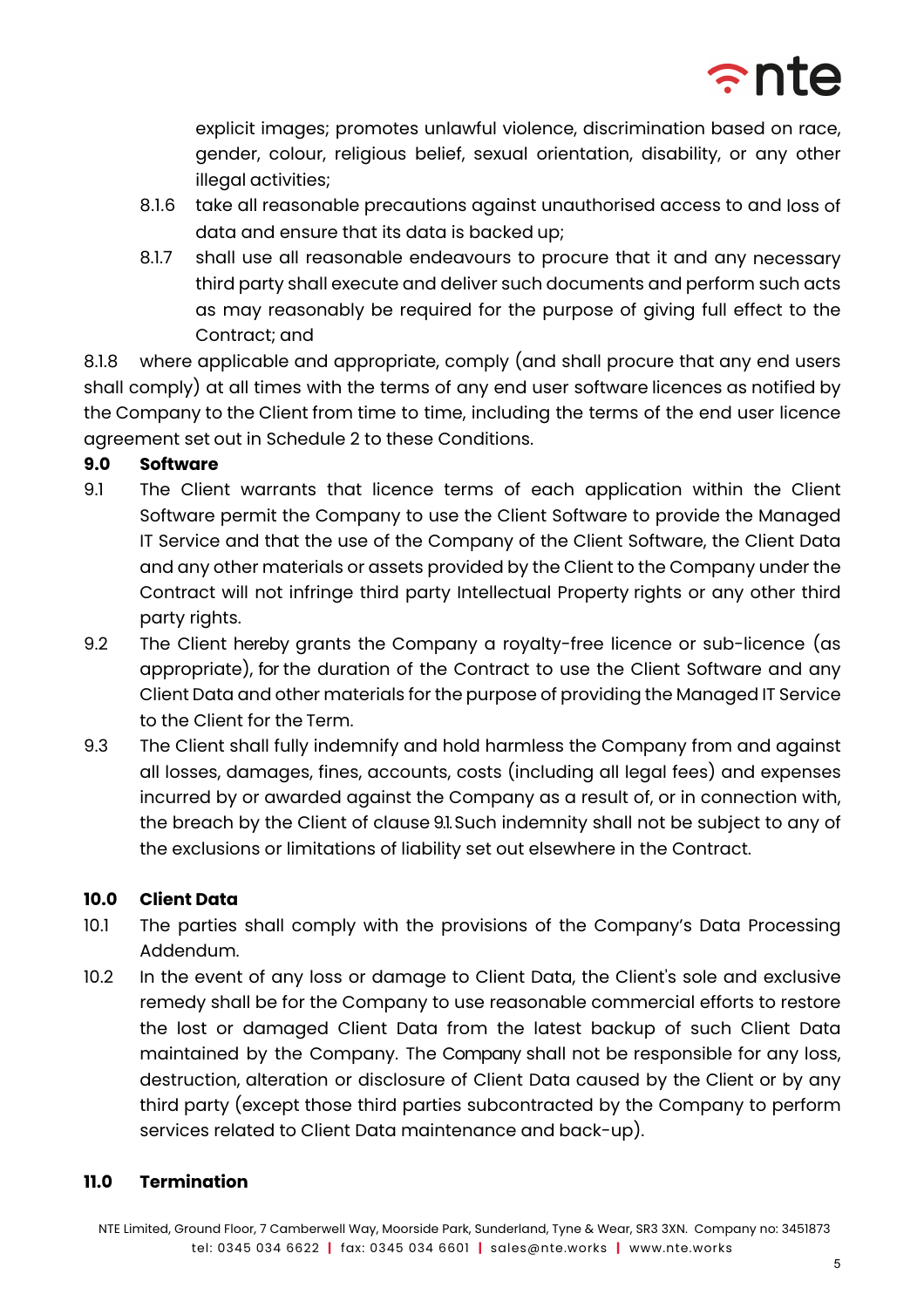

- 11.1 On termination of the Contract for any reason:
- 11.4.1 the Company shall immediately cease provision of the Managed IT Service but may provide transitional services for a further period subject to commercial terms being agreed between the parties for the provision of such services;
- 11.4.2 any Company Equipment located at the Client's premises or within the Client's possession at expiry or termination of the Contract shall be promptly returned by the Client to the Company (failing which the Company may enter the Client's premises to retrieve such Equipment), and the parties shall cooperate to make appropriate arrangements for the Company to uplift the Company Equipment, at the Company's cost;
- 11.4.3 each party shall return and make no further use of any equipment, property, materials and other items (and all copies of them) belonging to the other party;
- 11.4.4 the Company may destroy or otherwise dispose of any of the Client Data in its possession unless the Company receives, no later than ten days after the effective date of the termination or expiry of the Contract, a written request for the delivery to the Client of the most recent backup of the Client Data. The Company shall use reasonable commercial efforts to deliver the backup to the Client within 30 days of its receipt of such a written request, provided that the Client has, at that time, paid all fees and charges outstanding at, and resulting from, termination (whether or not due at the date of termination). The Client shall pay all reasonable expenses incurred by the Company in returning or disposing of Client Data.

#### **12.0 Fault reporting and maintenance**

- 12.1 The Client shall, without delay, report all faults relating to the Service to support@nte.works or the standard support telephone numbers provided with the Service. The Company shall notify the Client when any faults are resolved, and the Service is operating correctly.
- 12.2 As with any Service, from time to time maintenance will be required. The Company shall endeavour to keep disruption of the Service to a minimum.
- 12.3 In the event of scheduled maintenance where the Company are aware that the maintenance work will affect the Service, the Company shall inform the Client providing at least 7 days' notice.
- 12.4 In the event of unscheduled or emergency maintenance the Company shall endeavour to contact the Client, but due to the nature of this work this may not always be possible. In these events the Company shall make adequate provisions to provide up to date information about the maintenance work to the Client by means of the emergency contact numbers provided with the Service.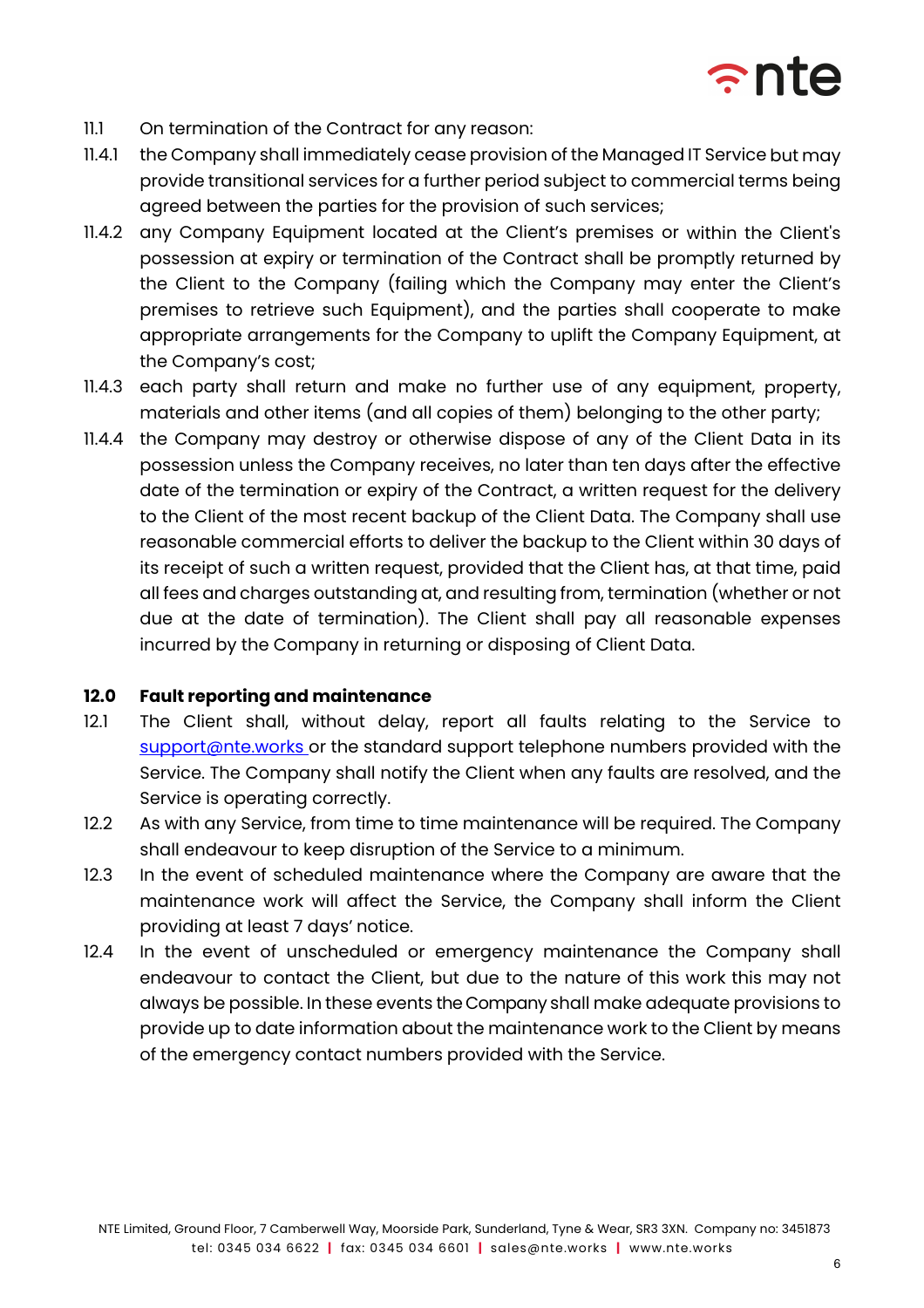

## **Schedule 1: Cloud Services Conditions**

#### **1.0 Definition and Interpretation**

The definitions and rules of interpretation in this paragraph apply in these conditions in addition to those defined terms as set out in the Service Specific Terms & Conditions for the Provision of Cloud and/or Managed IT Services, which shall apply in these conditions:

**Authorised Users:** those employees, agents and independent contractors of the Client who are authorised by the Client to use the Cloud Services and the Documentation, as further described in paragraph 2.2.

**Business Day:** any day which is not a Saturday, Sunday, or public holiday in the UK. **Cloud Services:** the subscription services provided by the Company to the Client via the NTE Limited Cloud portal or any other website notified to the Client by the Company from time to time, as more particularly described in the Documentation. **Documentation:** the Company's documentation with instructions for its Clients as to how to use the Cloud Services.

**Subscription Fees:** the subscription fees payable by the Client to the Company for the User Subscriptions, as set out in the Order or if not set out in the Order, at the Company's list prices from time to time.

**User Subscriptions:** the user subscriptions purchased by the Client pursuant to paragraph 3 which entitle Authorised Users to access and use the Cloud Services in accordance with these terms and the End User agreement attached hereto (as updated by the Company from time to time).

#### **2.0 User Subscriptions**

- 2.1 Subject to the Client purchasing the User Subscriptions in accordance with paragraph 3, the restrictions set out in this paragraph 2 and the other terms and conditions of the Contract, the Company grants to the Client a non-exclusive, nontransferable right to permit the Authorised Users to use the Cloud Services during the Term solely for the Client's internal business operations.
- 2.2 In relation to the Authorised Users, the Client undertakes that:
	- 2.2.1 the maximum number of Authorised Users that it authorises to access and use the Cloud Services shall not exceed the number of User Subscriptions it has purchased from time to time;
	- 2.2.2 it will not allow or suffer any User Subscription to be used by more than one individual Authorised User unless it has been reassigned in its entirety to another individual Authorised User, in which case the prior Authorised User shall no longer have any right to access or use the Cloud Services;
	- 2.2.3 each Authorised User shall keep a secure password for their use of the Cloud Services, that each Authorised User will enable multi-factor authentication when possible and that each Authorised User shall keep their password confidential;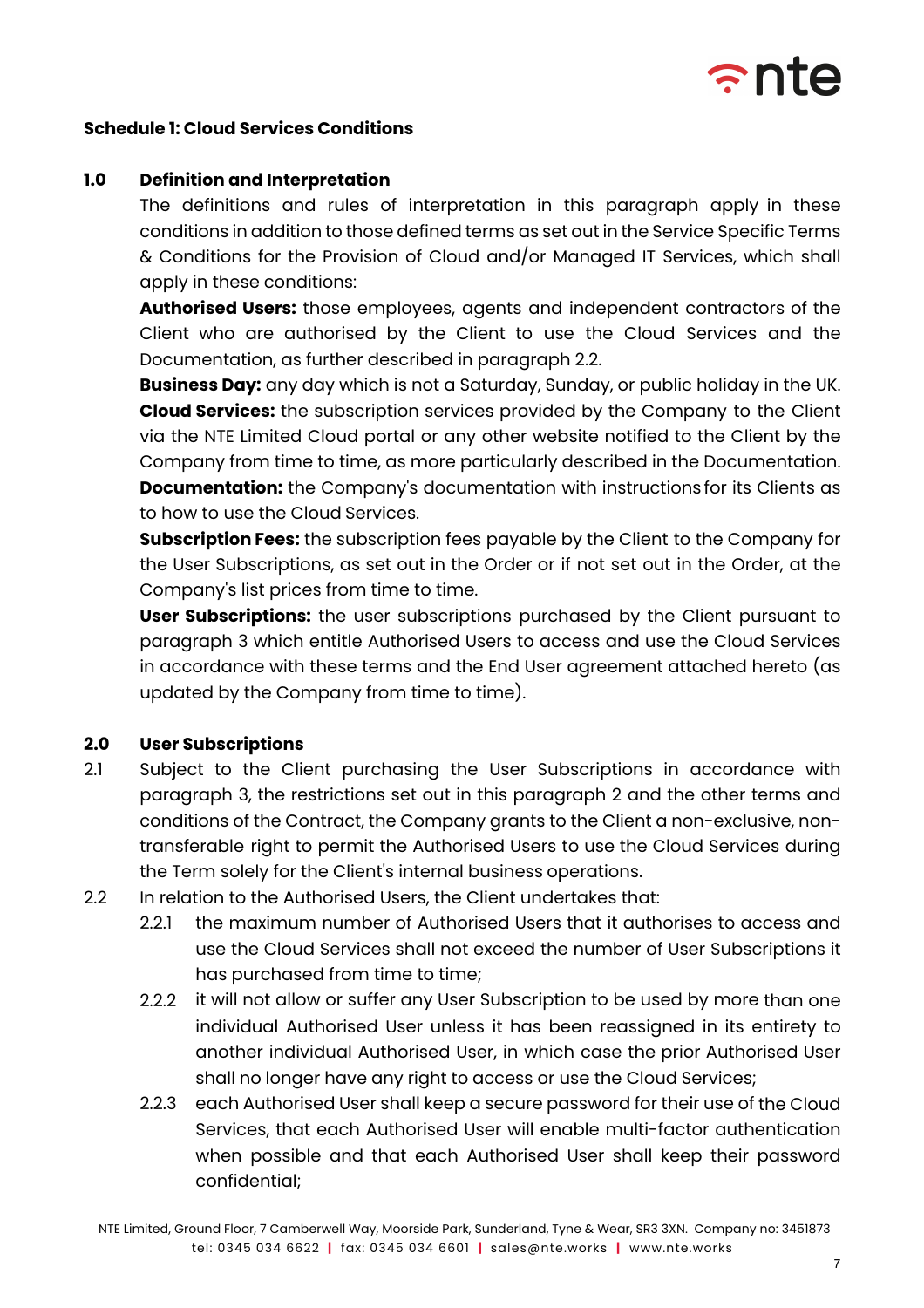

- 2.2.4 it shall maintain a written, up to date list of current Authorised Users and provide such list to the Company within 5 Business Days of the Company's written request at any time or times;
- 2.2.5 it shall permit the Company to audit the Cloud Services to establish the name and password of each Authorised User. Such audit may be conducted no more than once per quarter, at the Company's expense, and this right shall be exercised with reasonable prior notice, in such a manner as not to substantially interfere with the Client's normal conduct of business;
- 2.2.6 if any of the audits referred to in paragraph 2.2.5 reveal that any password has been provided to any individual who is not an Authorised User, then without prejudice to the Company's other rights, the Client shall promptly disable such passwords and the Company shall not issue any new passwords to any such individual; and
- 2.2.7 if any of the audits referred to in paragraph 2.2.5 reveal that the Client has underpaid Subscription Fees to the Company, the Client shall pay to the Company an amount equal to such underpayment (with interest) within 10 Business Days of the date of the relevant audit.
- 2.3 The Client shall not access, store, distribute or transmit any viruses, or any material during its use of the Cloud Services that:
	- 2.3.1 is unlawful, harmful, threatening, defamatory, obscene, infringing, harassing or racially or ethnically offensive;
	- 2.3.2 facilitates illegal activity;
	- 2.3.3 promotes unlawful violence
	- 2.3.4 depicts sexually explicit images; promotes unlawful violence;
	- 2.3.5 is discriminatory based on race, gender, colour, religious belief, sexual orientation, disability, or any other illegal activity; or
	- 2.3.6 causes damage or injury to any person or property; and the Company reserves the right, without liability to the Client, to disable the Client's access to any material that breaches the provisions of this paragraph.
- 2.4 The Client shall not:
	- 2.4.1 except as may be allowed by any applicable law which is incapable of exclusion by agreement between the parties, or otherwise to the extent expressly permitted under these terms, attempt to copy, modify, duplicate, create derivative works from, frame, mirror, republish, download, display, transmit, or distribute all or any portion of the Software (as applicable) in any form or media or by any means; or
	- 2.4.2 attempt to reverse compile, disassemble, reverse engineer or otherwise reduce to human-perceivable form all or any part of the Software; or
	- 2.4.3 access all or any part of the Cloud Services in order to build a product or service which competes with the Cloud Services; or
	- 2.4.4 use the Cloud Services to provide services to third parties; or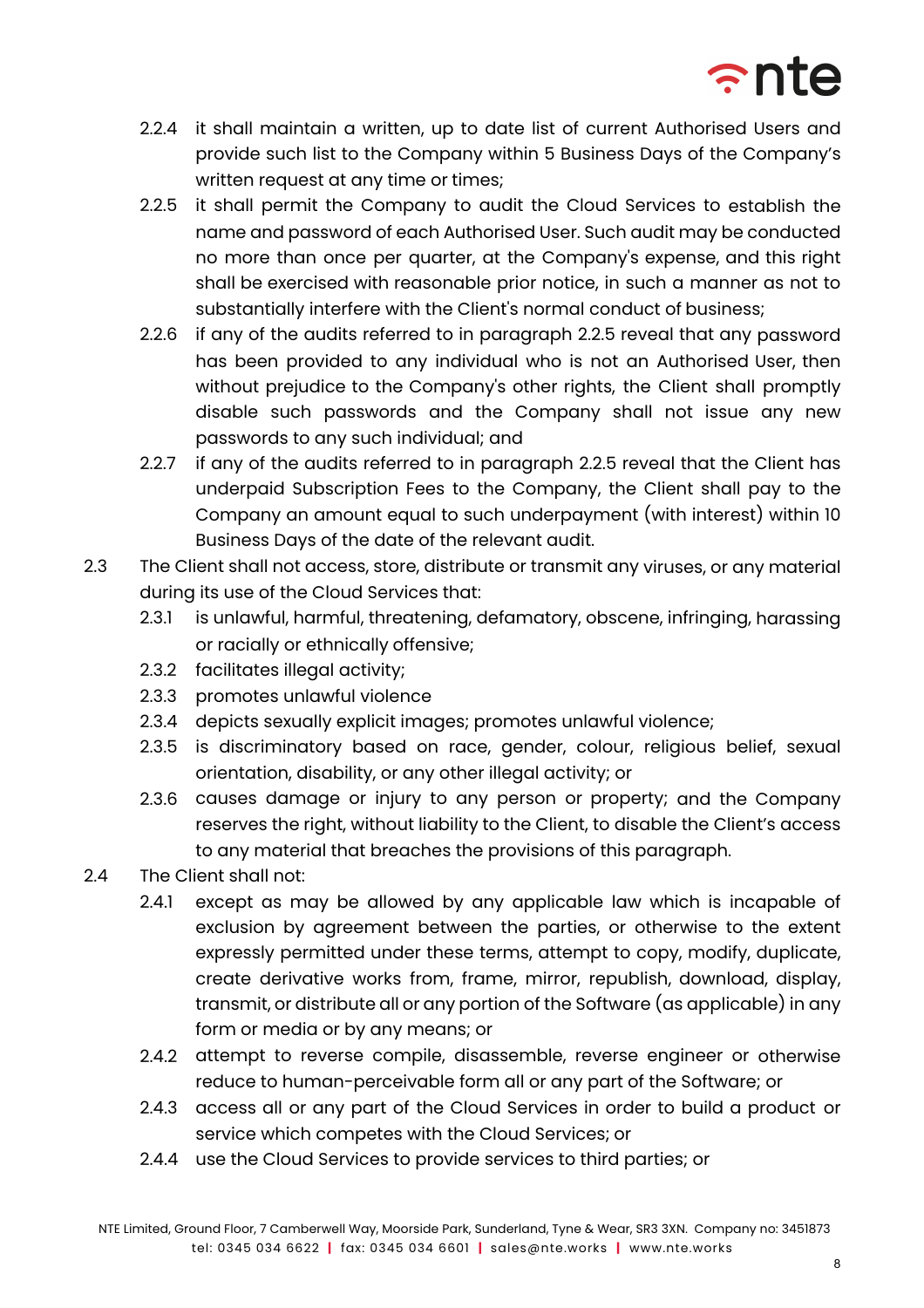

- 2.4.5 license, sell, rent, lease, transfer, assign, distribute, display, disclose, or otherwise commercially exploit, or otherwise make the Cloud Services available to any third party except the Authorised Users, or
- 2.4.6 attempt to obtain, or assist third parties in obtaining, access to the Cloud Services and/or Documentation, other than as provided under this paragraph 2.
- 2.5 The Client shall use all reasonable endeavours to prevent any unauthorised access to, or use of, the Cloud Services and, in the event of any such unauthorised access or use, promptly notify the Company.
- 2.6 The rights provided under these terms are granted to the Client only and shall not be considered granted to any subsidiary or holding company of the Client.

## **3.0 Additional User Subscriptions**

- 3.1 Subject to paragraph 3.2 and paragraph 3.3, the Client may, from time to time during any Subscription Term, request additional User Subscriptions in excess of the original number, by giving the Company written notice. The Client is not entitled to add or remove User Subscriptions by more than 25% of the original number of User Subscriptions save where expressly agreed by the Company in writing.
- 3.2 The Company shall evaluate the Client's request for additional User Subscriptions and grant or refuse the request (in its sole discretion).
- 3.3 If the Company approves the Client's request to purchase additional User Subscriptions, the Client shall, within 30 days of the date of the Company's invoice, pay to the Company the relevant fees for such additional User Subscriptions and, if such additional User Subscriptions are purchased by the Client part way through the Term, such fees shall be pro-rated for the remainder of the Term.

## **4.0 Cloud Services**

4.1 The Company shall provide the Cloud Services to the Client on and subject to these terms.

- 4.2 The Company shall use commercially reasonable endeavours to make the Cloud Services available 24 hours a day, seven days a week, except for:
	- 4.2.1 planned maintenance carried out during the maintenance window as published from time to time (being performed outside Normal Business Hours); and
	- 4.2.2 unscheduled maintenance performed during Normal Business Hours, provided that the Company has used reasonable endeavours to give the Client as much notice as is reasonably practicablein the circumstances.
- 4.3 The Company shall be entitled to increase the Cloud Services Fees at the start of any renewal period for the Cloud Services.
- 4.4 The Company shall be further entitled to increase the Cloud Services Fees upon 30 days' prior written notice to the Client. In addition, the Company shall be entitled to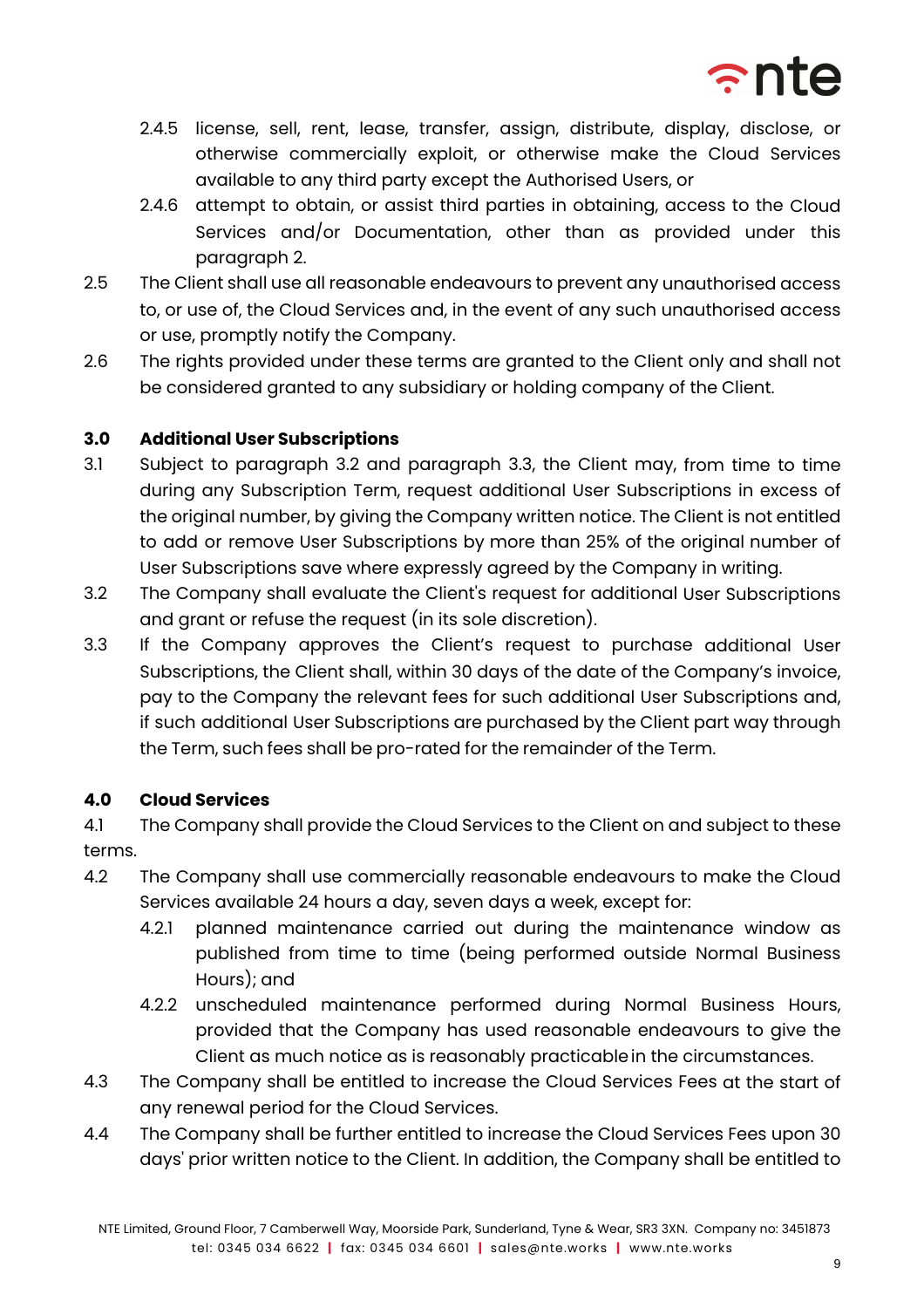

increase the costs for any third party products provided as part of the Cloud Services immediately at any time in circumstances where that third party provider has notified the Company of an increase in its own licence costs, provided that the Company's increase shall be proportionate to the increase in those licence costs.

## **5. Third party providers**

The Client acknowledges that the Cloud Services may enable or assist it to access the website content of, correspond with, and purchase products and services from, third parties via third-party websites and that it does so solely at its own risk. The Company makes no representation or commitment and shall have no liability or obligation whatsoever in relation to the content or use of, or correspondence with, any such third-party website, or any transactions completed, and any contract entered into by the Client, with any such third party. Any contract entered and any transaction completed via any third-party website is between the Client and the relevant third party, and not the Company. The Company recommends that the Client refers to the third party's website terms and conditions and privacy policy prior to using the relevant third-party website. The Company does not endorse or approve any third-party website nor the content of any of the third- party website made available via the Cloud Services.

## **6. Company's obligations**

- 6.1 The Company will perform the Cloud Services with reasonable skill and care.
- 6.2 The Company:
	- 6.2.1 does not warrant that the Client's use of the Cloud Services will be uninterrupted or error-free; nor that the Cloud Services, and/or the information obtained by the Client through the Cloud Services will meet the Client's requirements; and
	- 6.2.2 is not responsible for any delays, delivery failures, or any other loss or damage resulting from the transfer of data over communications networks and facilities, including the internet, and the Client acknowledges that it, and not the Company, is responsible for the Client's internet and other network connections to the Cloud Services and that the Cloud Services may be subject to limitations, delays and other problems inherent in the use of such communications facilities.
- 6.3 The Company warrants that it has and will maintain all necessary licences, consents, and permissions necessary for the performance of its obligations under these terms.

## **7.0 Client's obligations**

- 7.1 The Client shall:
	- 7.1.1 ensure that the Authorised Users use the Cloud Services in accordance with these terms and shall be responsible for any Authorised User's breach of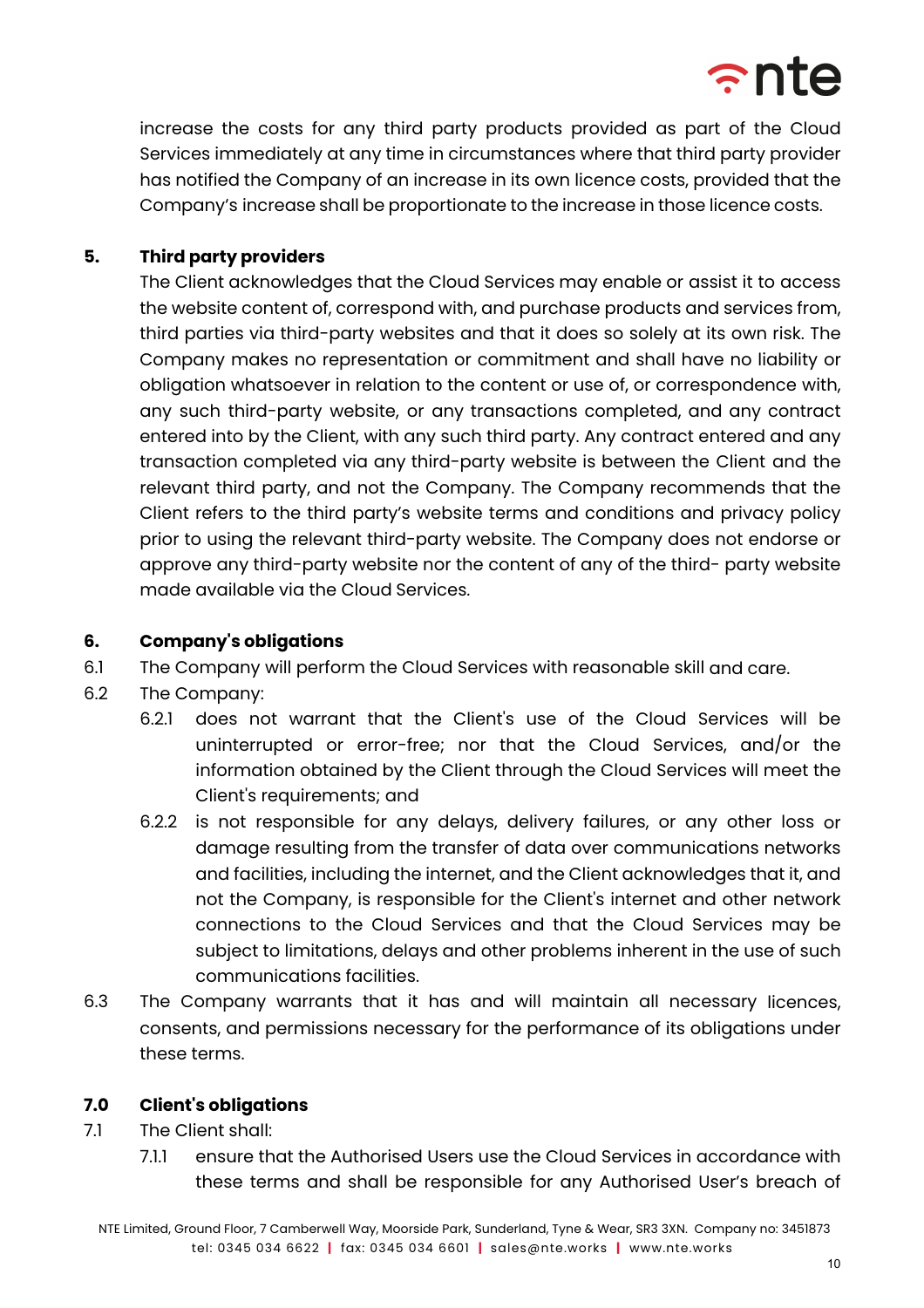

these terms;

- 7.1.2 obtain and shall maintain all necessary licences, consents, and permissions necessary for the Company, its contractors and agents to perform their obligations under these terms;
- 7.1.3 ensure that its network, data communication lines and systems comply with the relevant specifications provided by the Company from time to time; and
- 7.1.4 be solely responsible for procuring and maintaining its network connections and telecommunications links from its systems to the Company's data centres, and all problems, conditions, delays, delivery failures and all other loss or damage arising from or relating to the Client's network connections or telecommunications links or caused by the internet.

# **8. Indemnity**

- 8.1 The Client shall defend, indemnify and hold harmless the Company against claims, actions, proceedings, losses, damages, expenses and costs (including without limitation court costs and reasonable legal fees) arising out of or in connection with the Client's use of the Cloud Services provided that:
	- 8.1.1 the Client is given prompt notice of any such claim;
	- 8.1.2 the Company provides reasonable co-operation to the Client in the defence and settlement of such claim, at the Client's expense; and
	- 8.1.3 the Client is given sole authority to defend or settle the claim.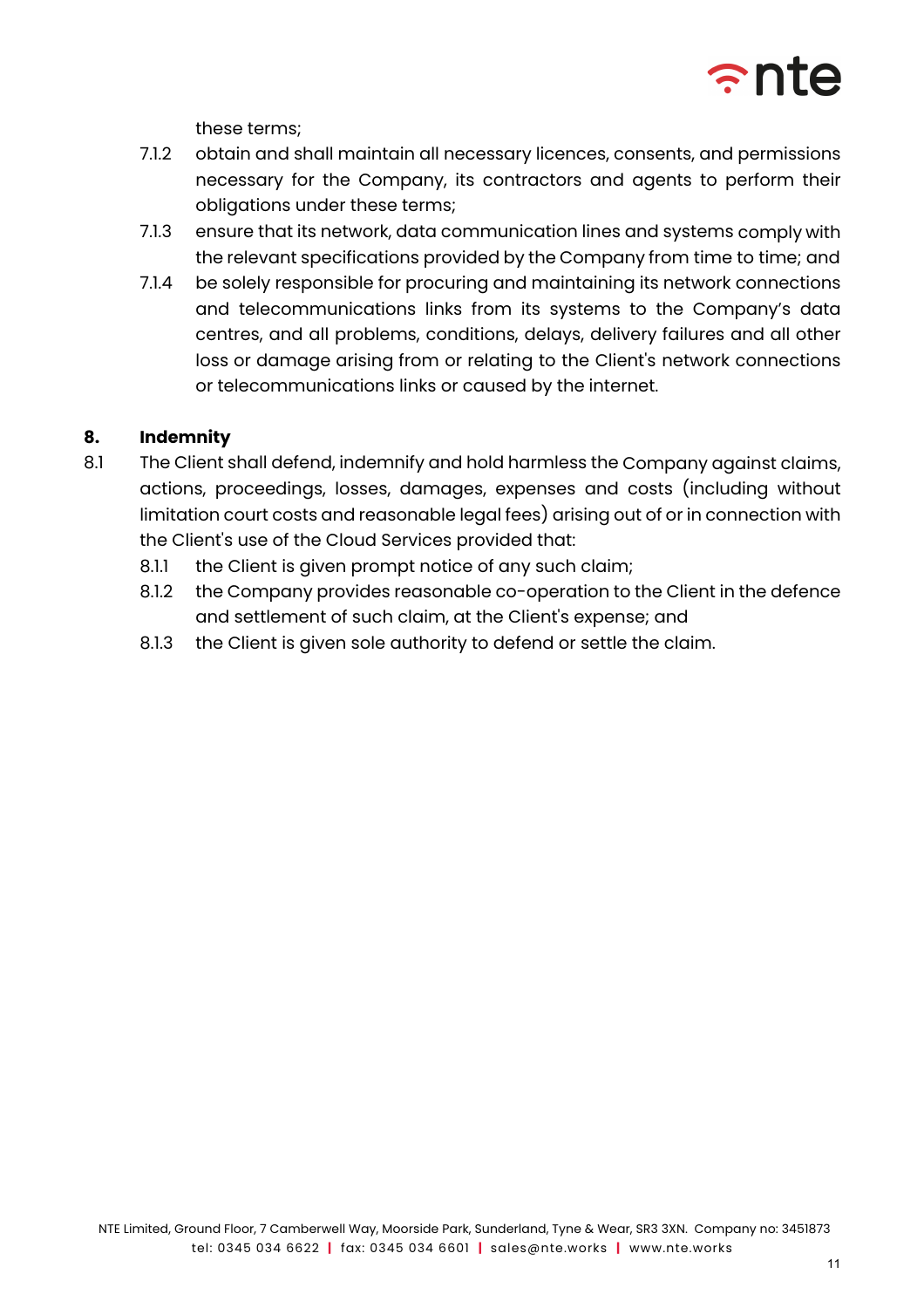

# **Schedule 2: End User License Terms and Conditions regarding the use of Microsoft Software**

This document governs the use of Microsoft software, which may include associated media, printed materials, and "online" or electronic documentation (individually and collectively, "Products") provided by NTE Limited (hereinafter referred to as "NTE"). NTE does not own the Products and the use thereof is subject to certain rights and limitations of which NTE must inform you as set out below. Your right to use the Products is subject to the terms of your agreement or your employer's agreement with NTE, and to your understanding of, compliance with, and consent to the following terms and conditions, which NTE does not have authority to vary, alter, or amend.

## 1.0 DEFINITIONS.

"Client Software" means software that allows a Device to access or utilize the services or functionality provided by the Server Software.

"Device" means each of a computer, workstation, terminal, handheld PC, pager, telephone, personal digital assistant, "smart phone," server or other electronic device.

"Server Software" means software that provides services or functionality ona computer acting as a server.

"Software Documentation" means any end user document included with server software.

"Redistribution Software" means the software described in Paragraph 4 ("Use of Redistribution Software") below.

2.0 OWNERSHIP OF PRODUCTS. The Products are licensed to NTE from an affiliate of the Microsoft Corporation (collectively "Microsoft"). All title and intellectual property rights in and to the Products (and the constituent elements thereof, including but not limited to any images, photographs, animations, video, audio, music, text and "applets" incorporated into the Products) are owned by Microsoft or its suppliers. The Products are protected by copyright laws and international copyright treaties, as well as other intellectual property laws and treaties. Your possession, access, or use of the Products does not transfer any ownership of the Products or any intellectual property rights to you.

3.0 USE OF CLIENT SOFTWARE. You may use the Client Software installed on your Devices or supplied by NTE only in accordance with the instructions, and only in connection with the services, provided to you by NTE. The terms of this document permanently and irrevocably supersede the terms of any Microsoft End User License Agreement that may be presented in electronic form during your use of the Client Software.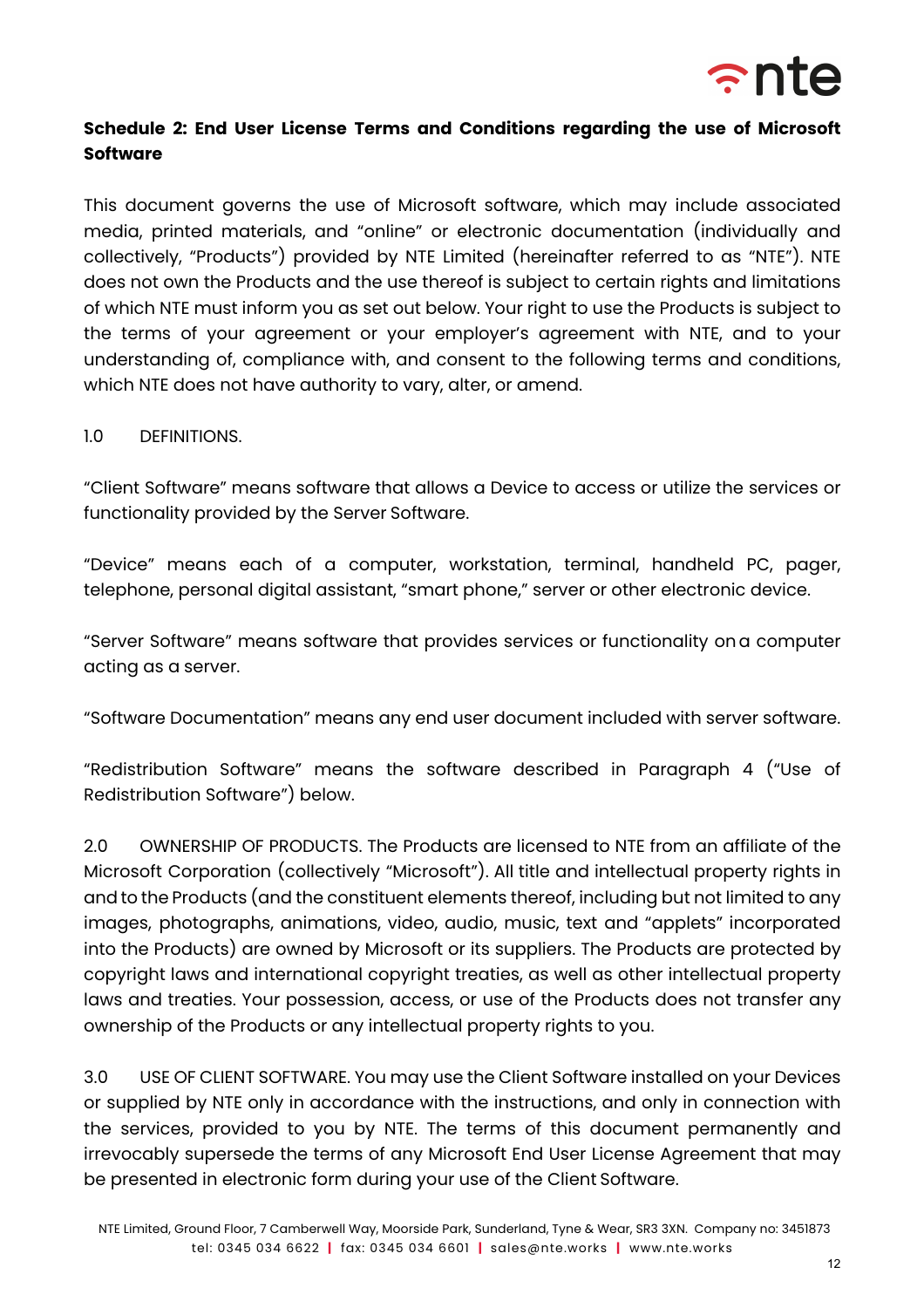

4.0 USE OF REDISTRIBUTION SOFTWARE. In connection with the services provided to you by NTE, you may have access to certain "sample," "redistributable" and/or software development ("SDK") software code and tools (individually and collectively "Redistribution Software"). YOU MAY NOT USE, MODIFY, COPY, AND/OR DISTRIBUTE ANY REDISTRIBUTION SOFTWARE UNLESS YOU EXPRESSLY AGREE TO AND COMPLY WITH CERTAIN ADDITIONAL TERMS CONTAINED IN THE SERVICES PROVIDER USE RIGHTS ("SPUR") APPLICABLE TO NTE, WHICH TERMS MUST BE PROVIDED TO YOU BY NTE (please request a copy if you have received one). Microsoft does not permit you to use any Redistribution Software unless you expressly agree to and comply with such additional terms, as provided to you by NTE.

5.0 COPIES. You may not make any copies of the Products; provided, however, that you may (a) make one copy of NTE Software on your Device as expressly authorized by NTE; and (b) you may make copies of certain Redistribution Software in accordance with Paragraph 4 (Use of Redistribution Software). You must erase or destroy all such Client Software and/or Redistribution Software upon termination or cancellation of your agreement with NTE, upon notice from NTE or upon transfer of your Device to another person or entity, whichever occurs first. You may not copy any printed materials accompanying the Products.

6.0 LIMITATIONS ON REVERSE ENGINEERING, DECOMPILATION AND DISASSEMBLY. You may not reverse engineer, decompile, or disassemble the Products, except and only to the extent that applicable law, notwithstanding this limitation, expressly permits such activity.

7.0 NO RENTAL. You may not rent, lease, lend, pledge, or directly or indirectly transfer or distribute the Products to any third party, and may not permit any third party to have access to and/or use the functionality of the Products except for the sole purpose of accessing the functionality of the Products in the form of software services in accordance with the terms of this agreement and any agreement between you and NTE or between your employee and NTE.

8.0 TERMINATION. Without prejudice to any other rights, NTE may terminate your rights to use the Products if you fail to comply with these terms and conditions. In the event of termination or cancellation of your agreement with NTE or NTE's agreement with Microsoft under which the Products are licensed, you must stop using and/or accessing the Products, and destroy all copies of the Products and all of their component parts.

9.0 NO WARRANTIES, LIABILITIES OR REMEDIES BY MICROSOFT. ANY WARRANTIES, LIABILITY FOR DAMAGES AND REMEDIES, IF ANY, ARE PROVIDED SOLELY BY NTE AND NOT BY MICROSOFT, ITS AFFILIATES OR SUBSIDIARIES.

10.0 PRODUCT SUPPORT. Any support for the Products is provided to you by NTE and is